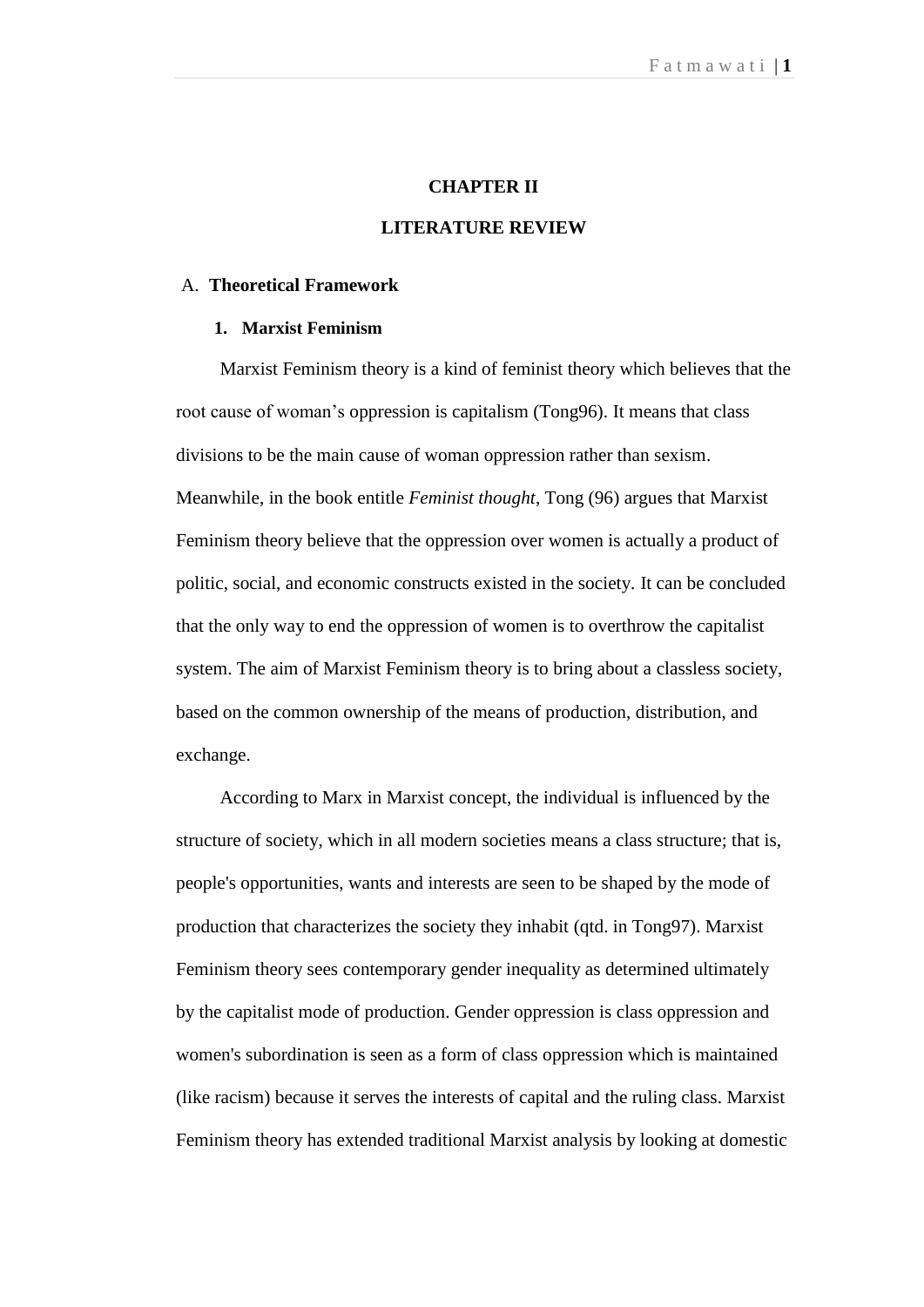labor as well as wage work in order to support their position, (Tong 140).

Marxist feminists tried to use a class analysis rather than a gender analysis to explain women"s oppression (Tong106). It means that money is most often power. It is the root cause of women"s oppression. In this case, the one that do the oppression over women is not only from men but also from women. The bourgeoisie women are capable of oppressing both proletarian men and women.

#### 2. **Marxist Economy Theory**

Marxist Economy Theory is economic theories based on the works of Karl Marx. In this theory states that Marx's approach to understanding the economy is intellectually independent of his advocacy of revolutionary socialism or his belief in the proletarian revolution (Tong97). Moreover, he states that this is one key point to understand that Marxist economics is an economic theory of capitalism. Therefore, Tong (p.141) assumes that to be truly liberated from oppression. Women should be economically independent by working outside the household. Marxist Feminism believes that the contribution in economic household may give women a better position in the family. Besides, Feminist Marxist believes that women's job can influence women's way of thinking and develop women's characteristics.

According to Tong in his book entitle *Feminist Thought* (p.99), he assumes that capitalist is an exploitative system because employers pay workers only for their labor power without also paying workers for their energy that they expend and the intelligence that they transfer into the commodities they produce. It seems like the employers have a monopoly on the means of production. The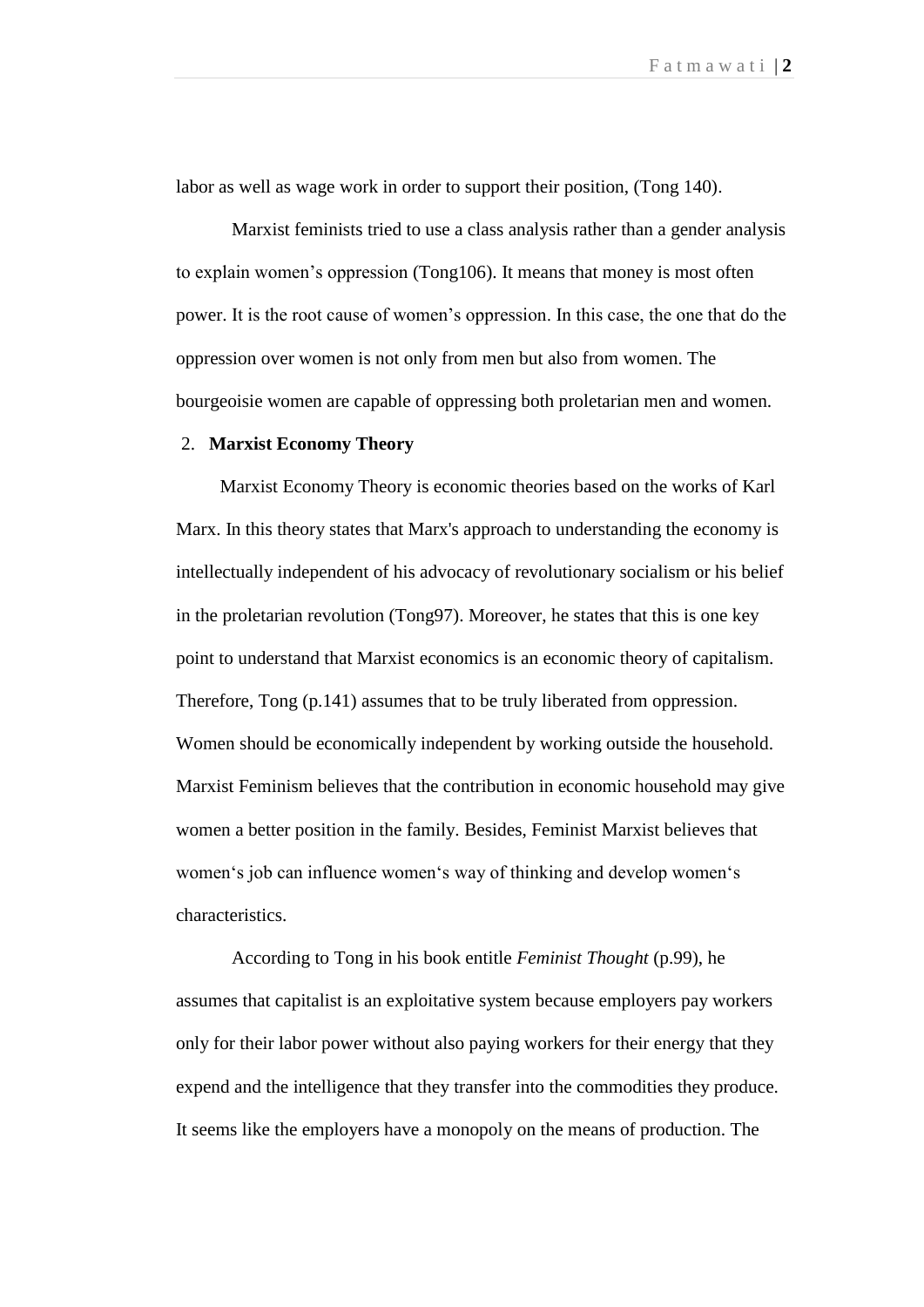employers can ask the workers to work harder than are necessary to produce extra product because any compensation.

Therefore, Tong (p. 99) assumes that workers are forced to choose being exploited and having no work at all. Workers have two difficult choices. If they choose not to be exploited, it means that they choose to be having no money because they will lose their job. In the other hand, if they choose to work, it means that they are ready to be exploited.

The other reason to make the employers able to exploit workers is because of capitalist ideologies. According to Marx in Tong (p.100), capitalist ideologies lead workers and employers to focus on capitalism"s surface structure of exchange relation.

### **3. Marxist Social Theory**

In Marxist social theory, Marx believed that class is the conceptual tools necessary to understand women"s oppression (qtd in Tong99). Based on Marxist economic theory, there are employers and workers which are different especially in income (Tong100). The employers have higher income than the workers, it creates the poor and property less workers while the employers can live in luxury. When these two groups of people, the haves and the have not become conscious of themselves as classes, Marx argued that class struggle ensues and ultimately topples the system that produced these classes. According to Marxist social theory, under capitalistic society, there are two classes of society: the bourgeoisie and the proletariat who are related each other because of exchange relation.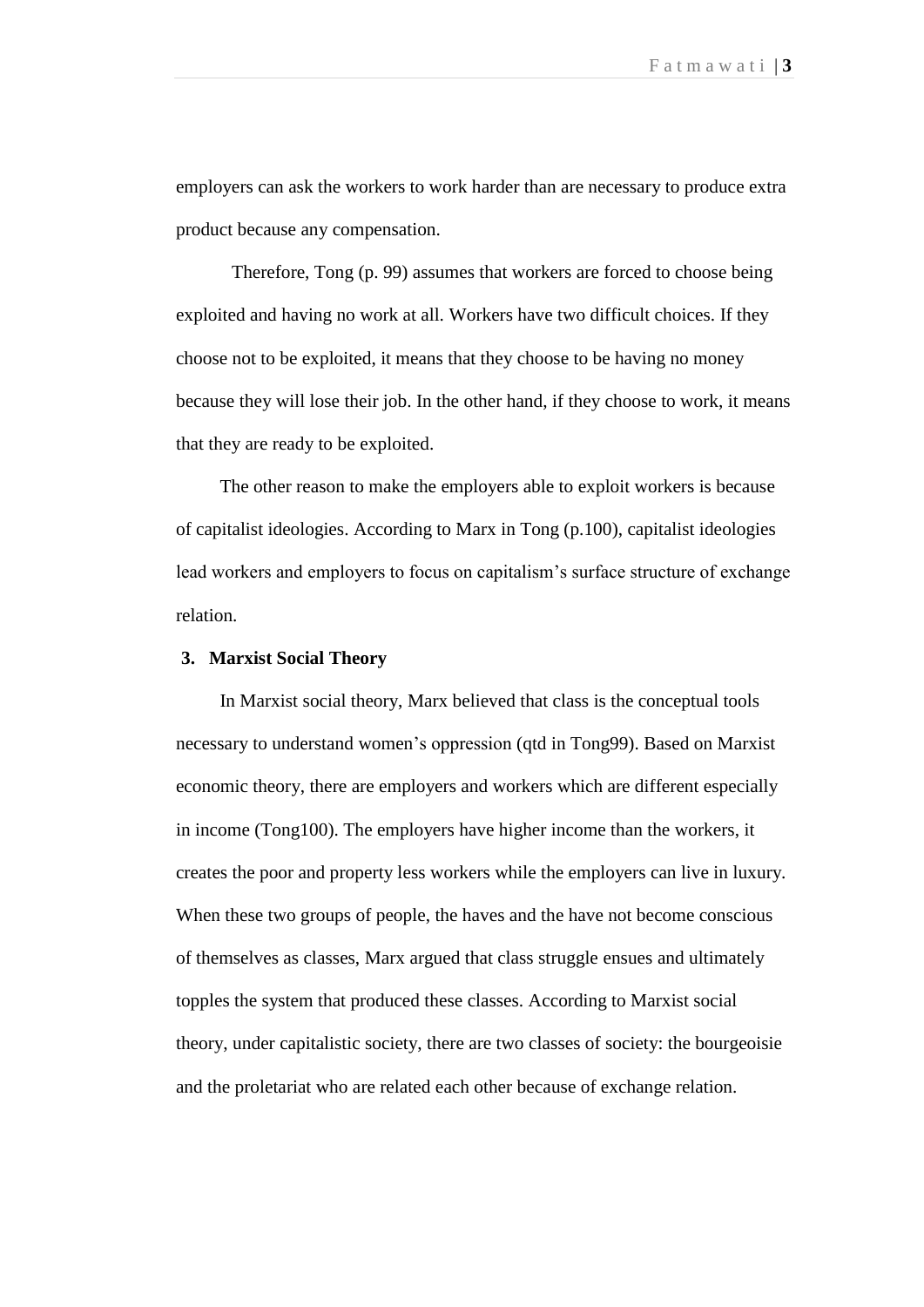Because of such division of class, Tong assumes (p.145-146) in her book entitle *Feminist Thought* that people (workers) will be alienated in four ways. Those are:

- First, people or workers will that people be alienated from the product of work: they cannot decide what product to produce
- Second, the workers are alienated from themselves when the work is not quite fun to do, the workers may pass a serious psychological crisis. They do not enjoy the work.
- Third, the workers is alienated from others because economic structure of capitalist push the workers to consider other as the competitor in getting a better job and promotion
- Fourth, the workers will be alienated from the nature the working condition and the status of worker lead them to see nature as the obstacles to their life existence.

### **4. Marxist Political Theory**

According to Marx, in under capitalistic society, most of people are free to do everything what they want and to be anything that they want but in capitalistic system (qtd. In Tong 103). It seems that there is no freedom for those that don"t have any authority. In capitalist system, the on that has more authority can do everything that they want to the lower one. In Marx epigram, Richard Schmitt states:

> *In as much as persons do certain jobs in society, they tend to acquire certain traits, interests, habits, and so on. Without such adaptations to the demands of their particular occupations, they would not be able to do a great job. A capitalist, who cannot bear to win in competition, or to outsmart someone, will not be a capitalist for long. A worker who is unwilling to take orders will not work very often. In*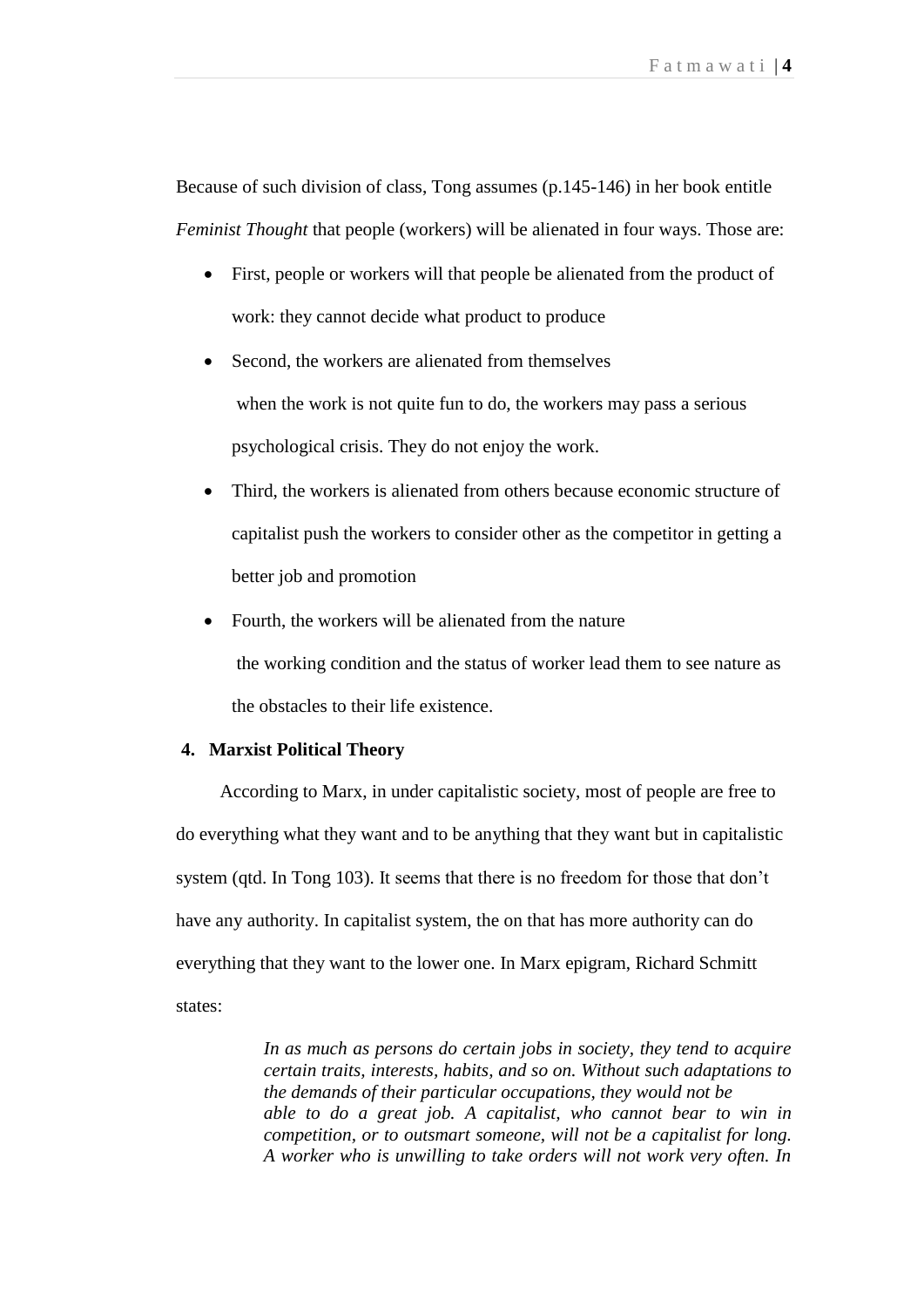*this way we are shaped by the work environment, and this fact limits personal freedom for it limits what we can choose to be*.(Tong, 103)

From the quotation above, it can be seen that the condition in workplace makes the workers don"t have any choice. It means that their personal freedom is limited by the workplace. In capitalist system, if the wrkers choose not be explited means that they will not work for long time. It makes them to be property less. In the other hand, capitalist system also asks the one that has authority to do exploitation to the workers if they want to keep their position.

# **5. Cockney Dialect**

Language and writing style have consistently been one of the most reliable indicators of class. Dialect is a kind of language aspect, where people can be identified in which classes are they belong to. It can be tool in validating people"s identities and way of life. By knowing their language, someone can know in which social class are they and in which place they live.

 Cockney is a kind of British Dialect ("British Accents")**.** It was used in early 1600. It has some meaning based on geographical aspect, linguistic aspect, and literature aspect. Geographically and culturally, the term cockney refers to working class people in London, particularly for those in the East End of London. Linguistically, it refers to the form of English spoken by the group of people that live in East End London, especially working class people. And based on literature aspect, it means "cock"s egg", a misshapen egg such as something laid by young Hens. Originally it was used by a weak townsman.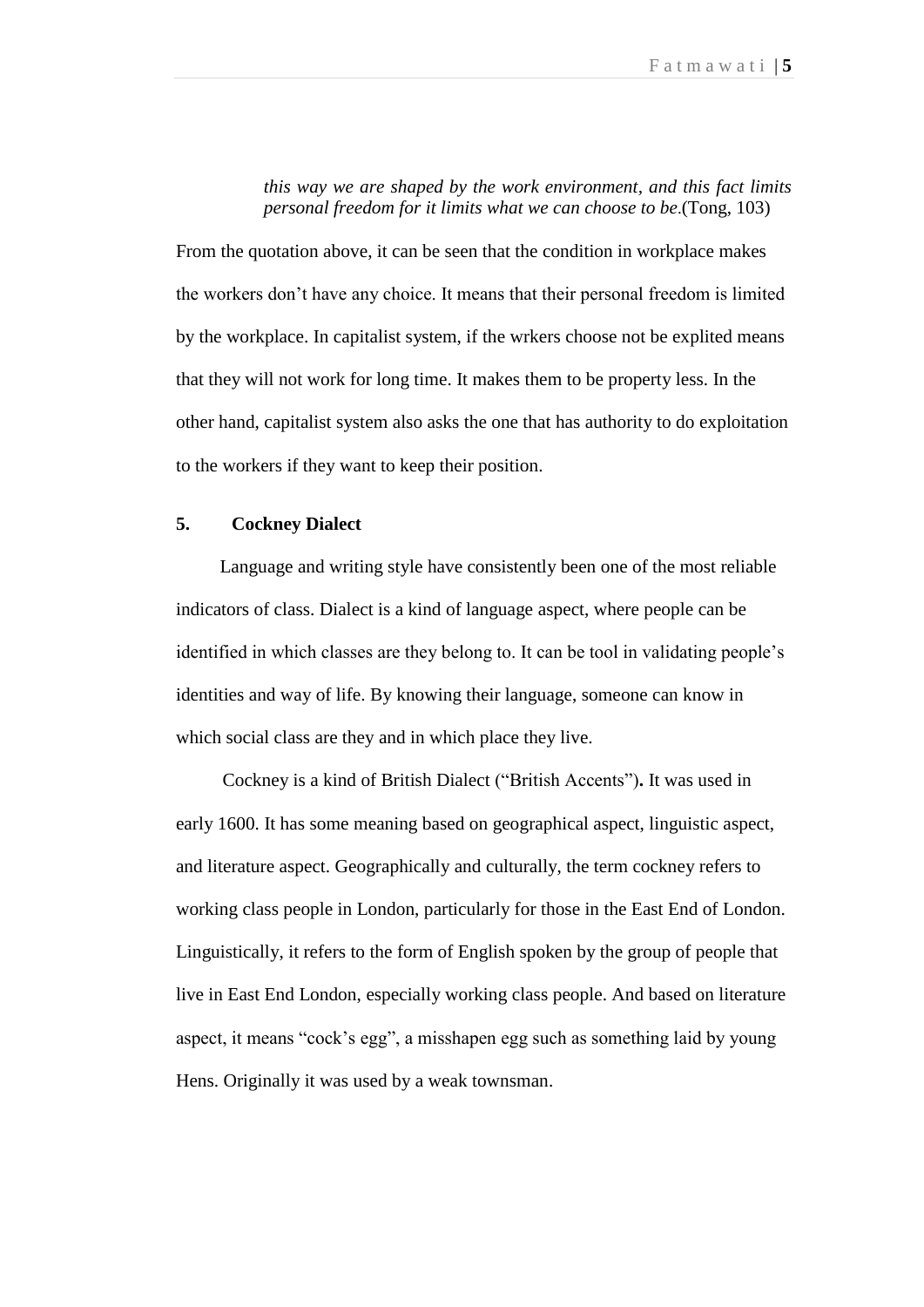The term cockney also referred to a Bow-Bell cockney (Wright12). It refers to people that when they were born in the city of London, they were born within hearing distance of the bells of St. Mary Le Bow, Cheapside in London. It is considered to epitomize the working class accents of Londoners. There are some features according to Wright (38) of the cockney, they are:

• Dropped "H" at the beginning of word

In the working-class ("common") accents throughout England, 'h' dropping at the beginning of certain words is heard often, but it's certainly heard more in Cockney, and in accents closer to Cockney on the continuum between that and RP.

Example:

- 'ouse for house
- " ammer for hammer
- "TH" fronting

Example:

- Fin for thin
- Free for three
- The using of double negatives

Example:

What on earth--!

Glottal stop

Glottal stop as also particularly characteristic of Cockney and can be manifested in different ways such as "t" glottalling in final position.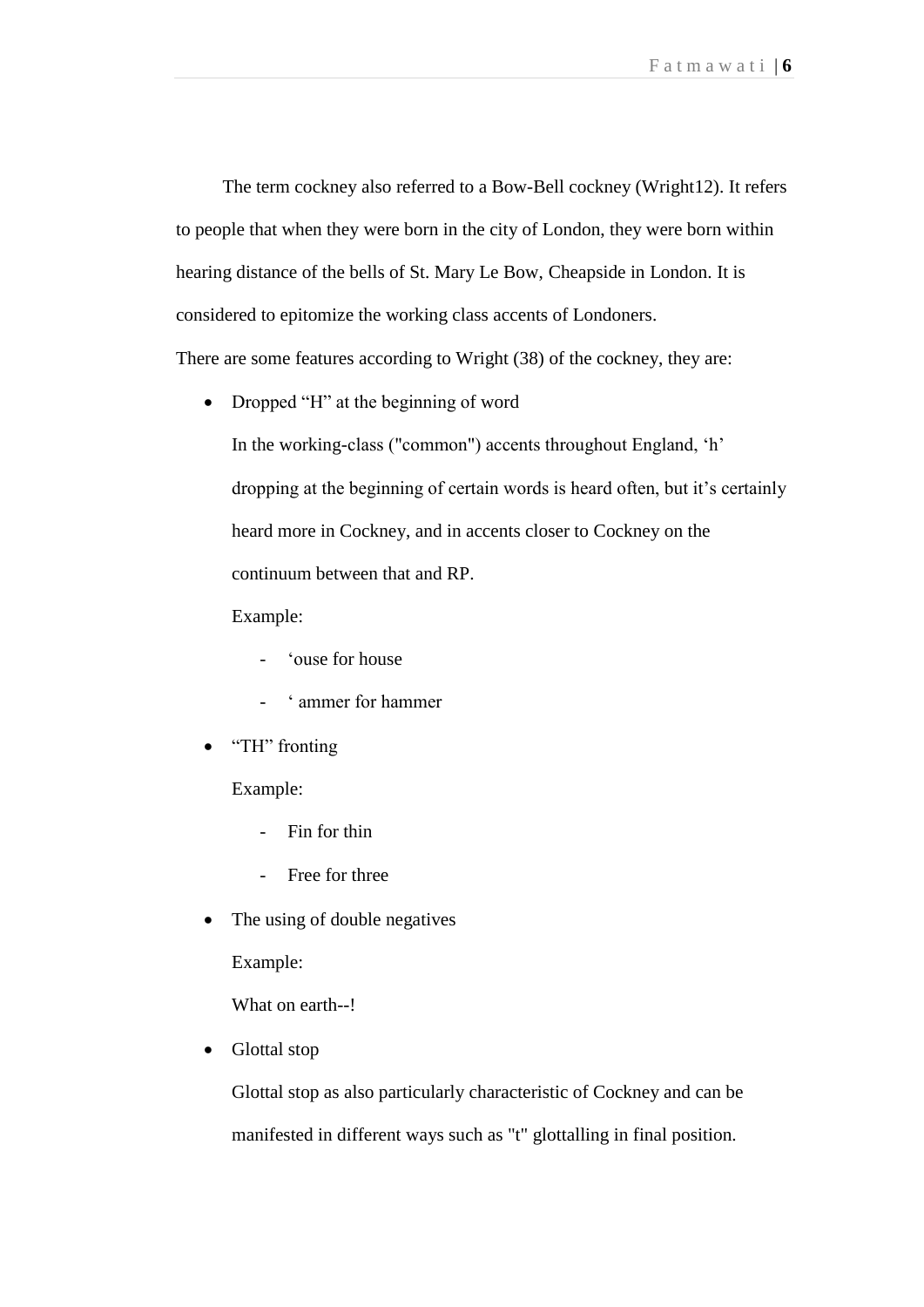A 1970"s study of schoolchildren living in the East End found /p,t,k/

"almost invariably glottalized" in final position.

Example:

- *Waterloo* = Wa"erloo
- $City = Ci'y$
- *A drink of water* = A drin' a wa'er
- *A little bit of bread with a bit of butter on it* = A li'le bi' of breab wiv a bi' of bu'er on i'.
- Vowel lowering

Examples:

*dinner* = dinna *marrow*= marra

# **6. Definition of Social Class**

According to Karl Marx in his theory of class, he states that class is a set of people who play the same functions of the organization of production. Classes in the society are differentiated based on the position of economic structure which is in mastery of production ( Dwipayana, 28). Dwipayana also revealed that Karl Marx conception about class based on the economical side as the fundamental factor of the human life problems.

 The other theoretical creator of class divisions is Max Weber. He also has the same idea with Karl Marx. He defines the term of "class" as a group of people in the same social class and economical factor is one of dimension that determine the social class of people in the society (Dwipayana30).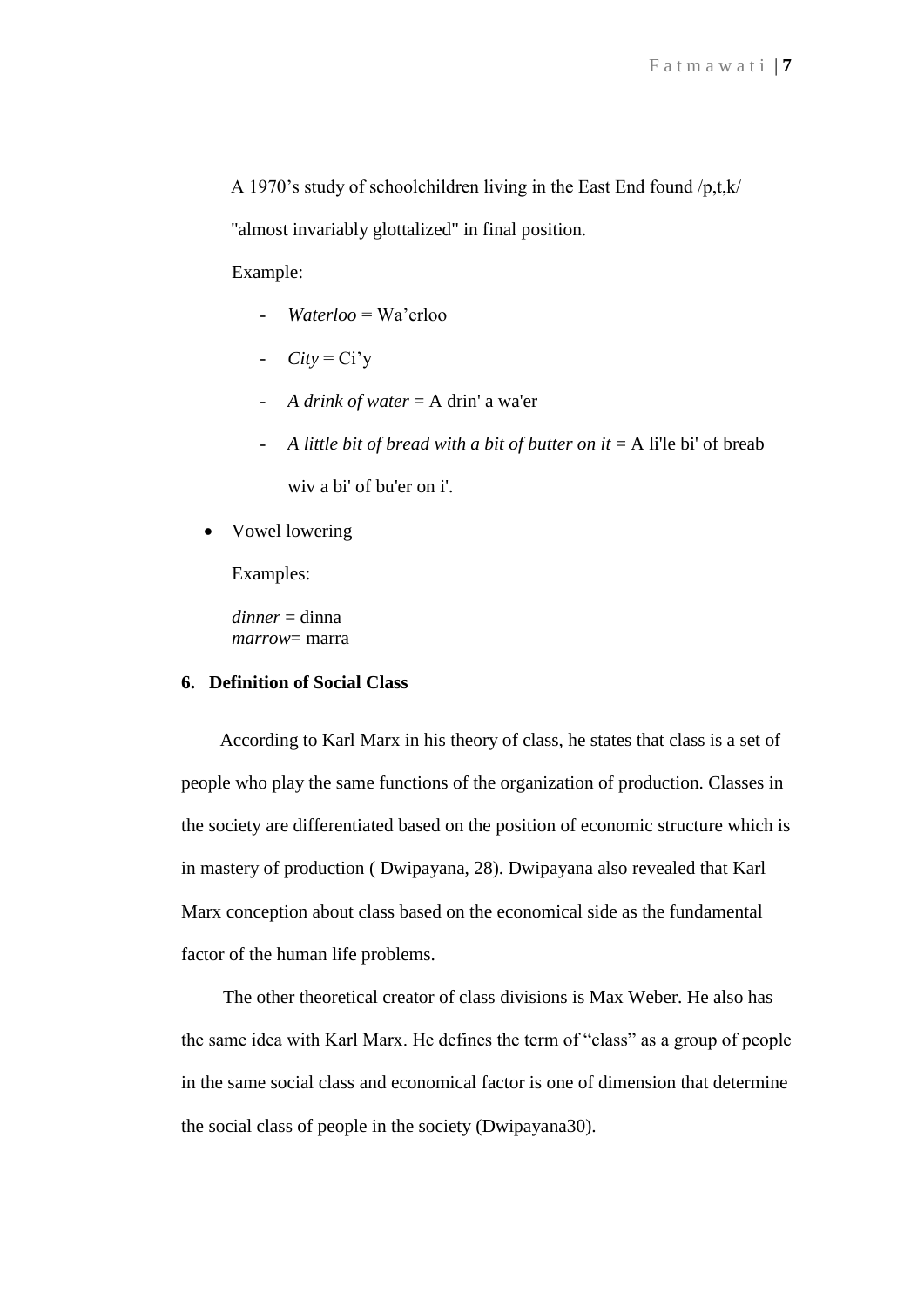Horton also stated that social class can be defined as a stratum of people of similar position in the social status continuum. Aristotle observed that populations tended to be divided into three group, they are very rich, very poor and those in between. The description of social class implies that money separates people into different grouping. The members of particular social class often have about the same amount money, but the most important is that have the same attitudes, values, and way of life (Horton313).

 Generally, social class is divided into three classes, upper class, middle class, and lower class. It is also happened in British. The British society is also often considered to be divided into three main groups of classes, those are upper class, middle class, and lower class or working class*.*

There are some characteristic of class divisions according to Kerbo (13-14):

a. The Upper Class

The upper class people are known as people that high in proerty ownership, powerful and the most authoritative one.

b. The Middle Class

This class is used to signify people less with comfortably off than the upper class, and definitely less powerful, but respected nonetheless. They include shop owner, housekeeper, and industrialist.

c. The Lower Class

This class is used to signify those people that rarely having the requirements of life and never considered by other classes no matter how long or hard they worked on improving their circumstances. It also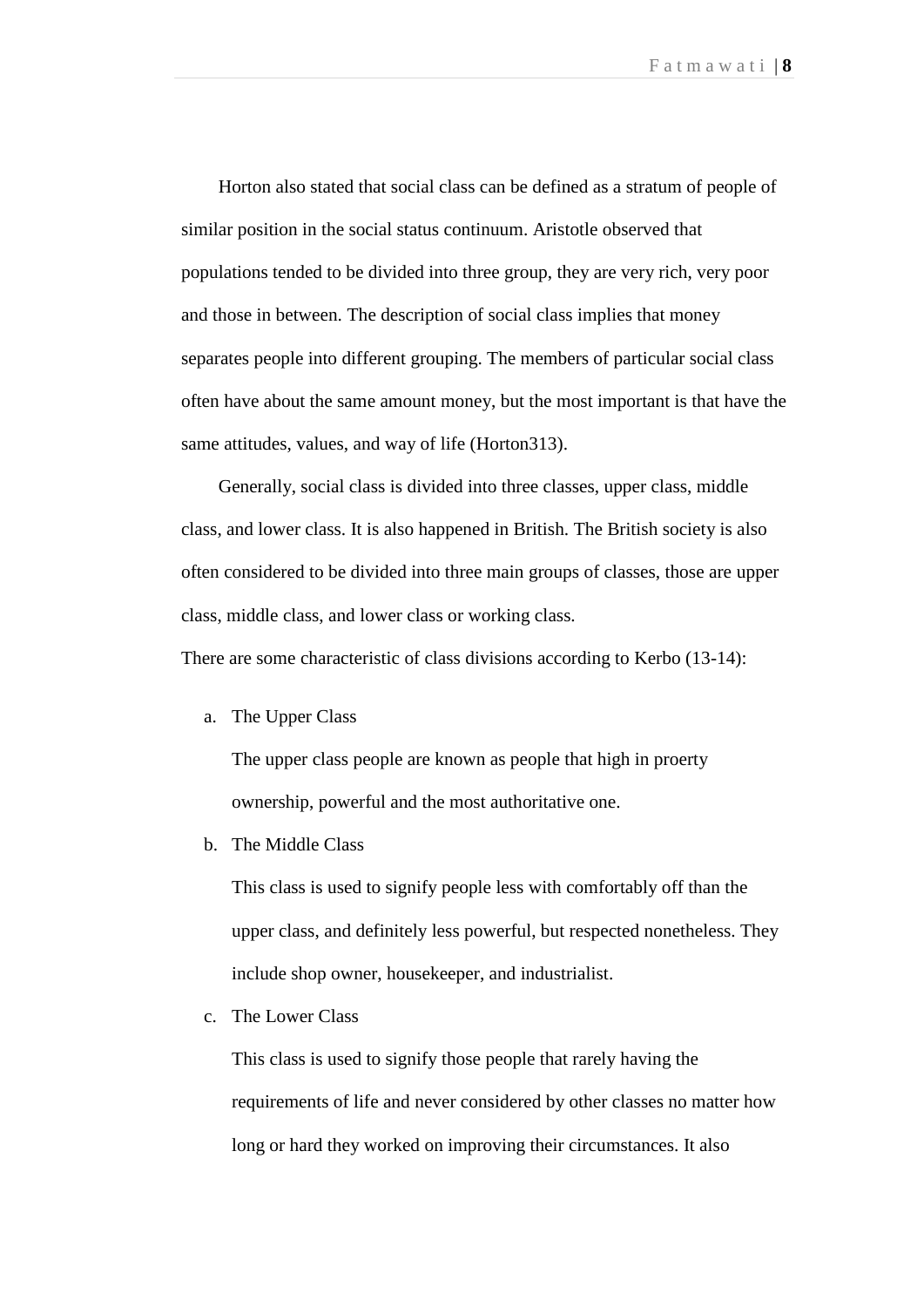consists with people that having no property, who are often unemployed and have no authority.

### **7. Determinant of Social Class**

People can be indicated in which the social class they belong by some indicators. But the most thing that can indicate the people class is by the money itself. According t Horton ( 315-318), the determinants of social class can be the specific aspect to support the depiction of the social class, they are:

a. Income

Income is the main measure to indicate the class that someone belongs. People that has high income can be indicated as the upper class because they can do anything with their money.

b. Occupation

Occupation is an exceedingly important aspect of social class because many other facts that are connected with occupation. Generally, from knowing someone"s occupation, the other people can know their educational background, standard of living, and their daily routines of her/his family life.

c. Education

Social class and education interact at least two ways. The higher education requires money and motivation. Then, the amount and kind of education affects the class rank secured. It doesn"t only bring occupational skills, but it also brings changes in taste, interest, goals, and speech in one"s total way of life. Although a wealthy family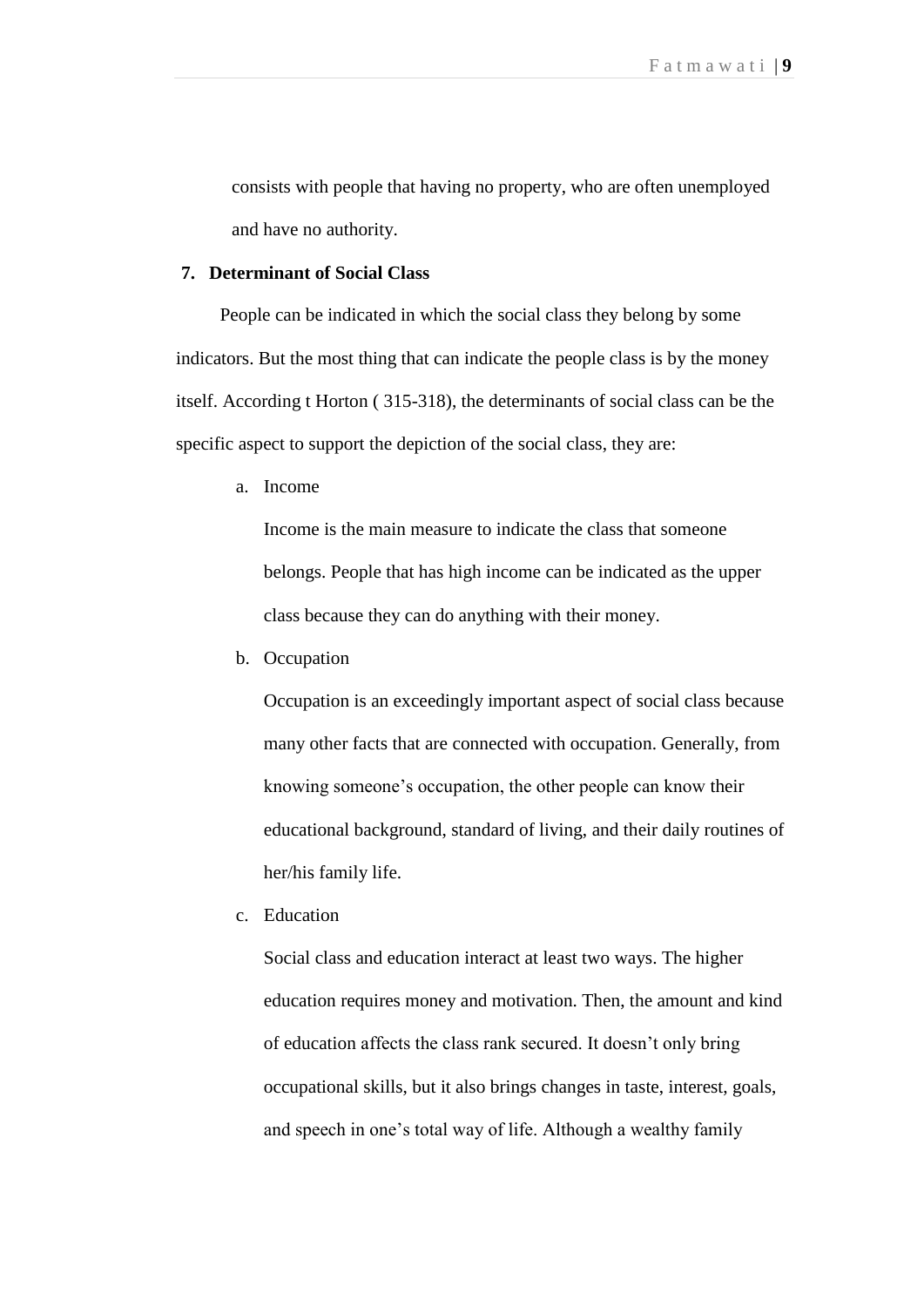background is a necessity for secure upper class status, education may substitute for family background at the intermediate class levels.

d. Self-identification and class consciousness

Self-identification with social class has some effect upon behavior, whether one actually is a member of that class or not.

e. Status symbol

Since the rich and wellborn look like other people, they need the meaning of ensuring that their position is recognized. In the pas, it has been found through the status symbol, which can be any desirable trait or object that supply sharply limited such as private swimming pool and diamonds.

### **8. Class Differentiation in life Style**

 There are some other indicators that can differentiate people. Upper class people surely have better life style than those in the lower class (Setiadi440). Then, the level of live style can be seen from the accomplishment of the daily need, those include:

a. Furniture and household ware

Upper class people can be seen also from the furniture that they have. For them, furniture is not only for the accomplishment but it also has certain value and artistic in the life style.

b. The way of dressing

The way of someone dress is the clear indicators to differentiate in which class that someone belongs. The upper class which is known have high in